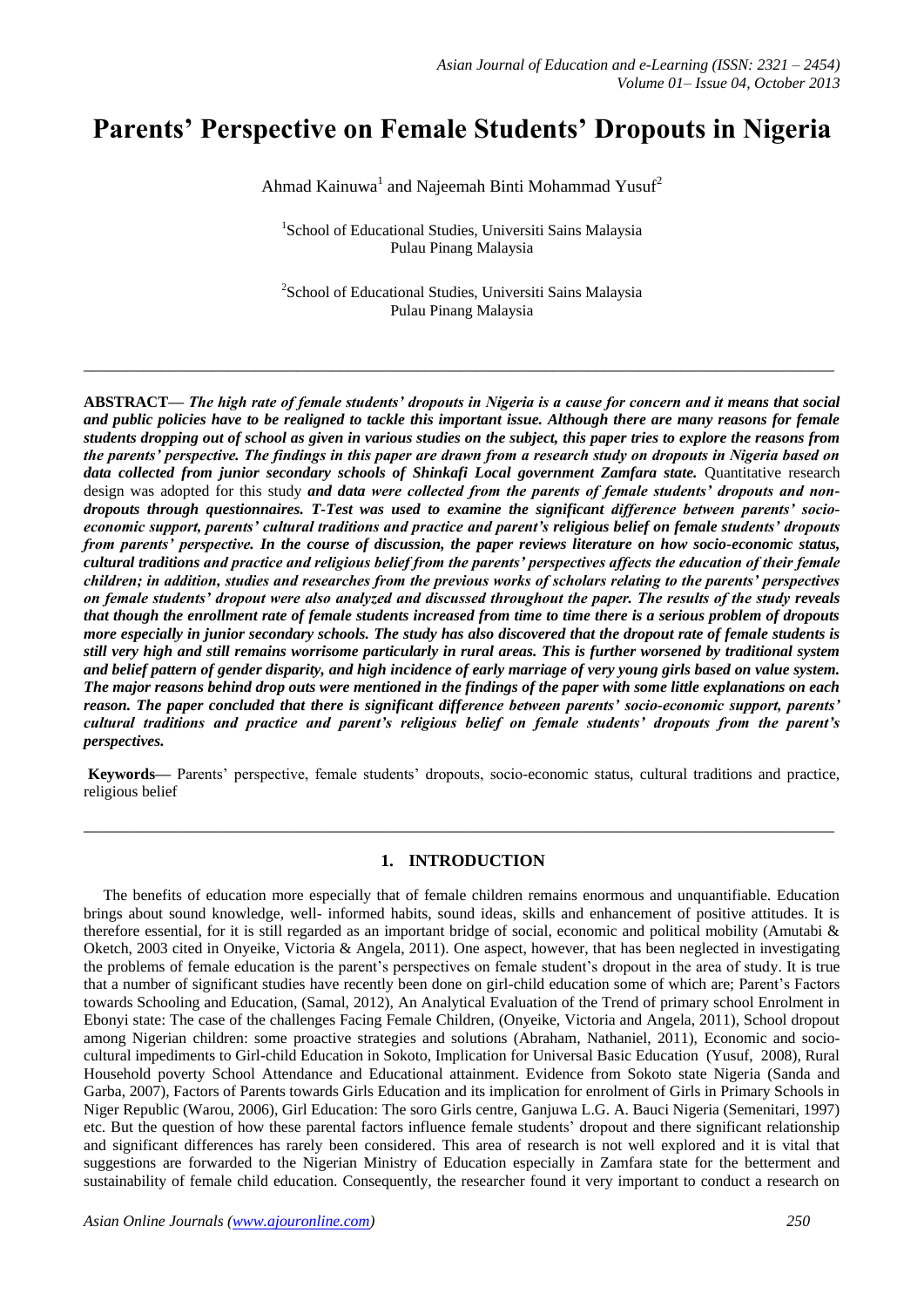this aspect within junior secondary schools of the study area which are seriously affected with the problem of withdrawing female students for marriage and other domestic works in order to bridge this research gap.

 Similarly, less enrollment and dropping out of female students in Nigeria demands to investigate different factors from the parents' perspectives which are affecting overall situation of female children's education. Parental factors and behaviors reflect the cultural and social picture of this segment of society (Yusuf, 2008). According to Some parents education and school could be a corrupting influence; therefore, they became reluctant to allow their daughters to continue going to school. Some parents also are of the view that in co-educational schools, as most junior secondary schools are, female children morals would be corrupted because of the amount of time they would spend with boys. Some parents believed that due to cases of physical and sexual harassment and abuse from peers and teachers, there was also fear for the physical and sexual safety of girls in school (Warou, 2006). To those who have this belief therefore, dropping out of their daughters is better than completing their education. Major purpose of this study is to examine the significant differences of parent's socio-economic support, parent's cultural traditions and practice and parent's religious belief on female students' dropout from parent's perspective, in Nigeria. The study therefore, contributed to the body of knowledge by educating the school administrators and teachers in order to better understand that the management of the school and decision-making about school should not be their exclusive responsibility. Parents must be fully associated in all aspect of their children's' education.

#### **2. BACKGROUND TO THE STUDY**

 Nigeria was one of the one hundred and eighty-nine (189) countries which embraced the eight millennium development goals aimed at eradicating poverty and improving the welfare of their people by 2015. Another on the list is "Achieving Universal Primary Education by the year 2015, which implies that children all over the globe boys and girls alike would be able to complete a full course of primary schooling (Youssef, 2005). Nigeria under the former regime of Olusegun Obasanjo initiated the Universal Primary Education in 2001 by launching the Universal Basic Education (UBE). It was legally backed by the UBE Act of 2004. This arrangement is aimed at providing basic education for 9 years. The first six years of Primary, and 3 years of Junior Secondary school this, should be free and compulsory(Onyeike, Victoria & Angela, 2011).

 This means that every child irrespective of gender is expected by this act to be enrolled in school and finish at list junior secondary school particularly in Nigeria where the literacy rate of female children is very low. Adewole ( 1997),cited in Gusau (2001), was right when he said " a society that accumulates illiterate women stands half risk of having a crop of over half of its adults population incapable of participating effectively in the political social and cultural life of its community or even of being effectively mothers and wives." Therefore, in order to exonerate society from falling into the risk female children education becomes inevitable and necessary in Nigeria.

 Moreover, in the case of female children, the problem of dropping out is the topic of discussion more especially in junior secondary schools of the study area and this may be related to some parental factors which are characterized by parent's occupation, socio-economic support, educational background, cultural traditions and religious beliefs with regards to female education. While some female students are dropping out of schools, others are seriously facing their studies in the same study area. The analysis of access to basic education in Nigeria builds on the education policy of "free, compulsory and universal basic education policy" (F G N, 1999) and on the World Bank (2000) sector studies. While it is now acknowledged that access to education has improved, it has also been observed that female access to education is seriously slow. It has not grown fast enough to achieve the universal level of participation in primary and junior secondary schools.

#### **3. REVIEW OF RELATED LITERATURE**

 The parental impact on their children's educational aspirations and occupational success has long occupied centre stage in the sociological literature. Researches by sociologists and economist indicate that parents' involvement towards education have a significant effect on their children's educational aspirations and strongly raises student's achievement and minimizes dropout level. Parents may therefore have significant relationship on female student's dropouts in the world and Nigeria in particular [\(Houtenville](http://jhr.uwpress.org/search?author1=Andrew+J.+Houtenville&sortspec=date&submit=Submit) [& Conway](http://jhr.uwpress.org/search?author1=Karen+Smith+Conway&sortspec=date&submit=Submit) 2008; Canon, 2011).

 According to Akyeampong (2009), Socio-economic support and interest from the parents' perspective have a great deal of influence on female children participation and level of success attained in education. Female students' education from the parents' perspective is mainly influenced by traditional beliefs regarding the ideal roles of female students in society. The value attached to education from the parents' perspective was a major factor that influenced children's enrollment, retention and completion, it has close link with the issue of dropouts in schools. Writing about the Maasai Kilian (1996 cited in Anastasia et al 2011**).** ) noted parental ignorance does not allow pastoralist communities to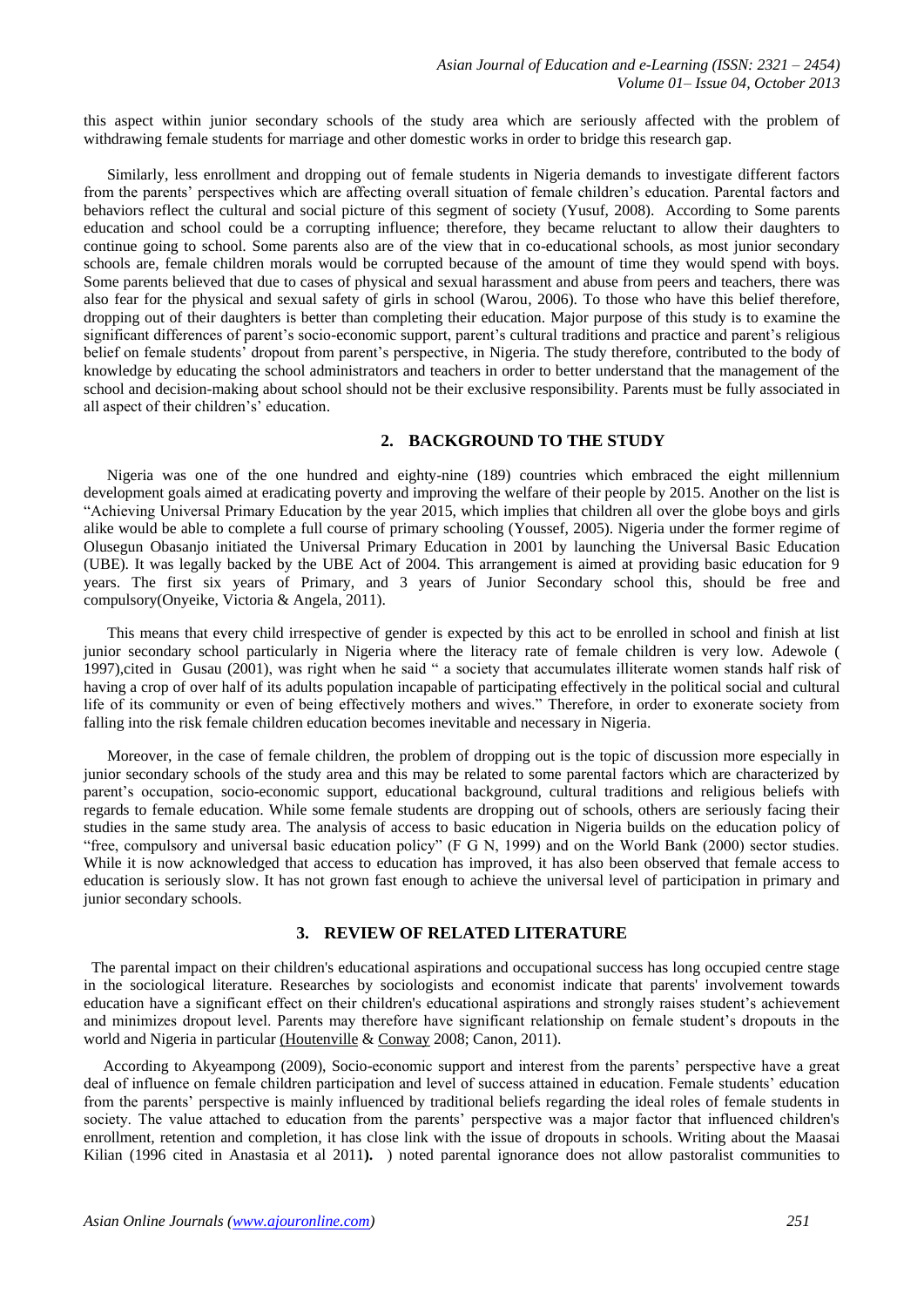understand why a child should go to school instead of looking after livestock. This is due to misperception of the meaning and value of education from the parents' perspective.

 Traditionally, the only roles available to female children according to some parents were those of wives and mothers. The perceived ideal roles and characteristics of female children influence how female children are socialized in the home from the parents' perspective. Female children in general are considered traditionally weaker. Sichinga (2005 cit**ed in** Anastasia et al 2011). conducted a research on Yao girls' schools in Malawi and came up with his findings indicating early marriages, domestic chores, poverty, lack of exposure, community's (such as Muslim culture), negative parental attitude towards female education and lack of educated women serving as role models in society as the major causes of low enrolment and school dropout. Female children were thus seen as nurturers and mainly as providing support for men who worked to provide for the family. Being traditionally weaker, female children were therefore also perceived by some parents as being less capable and requiring the protection and guidance of men. These traditional perception have prevailed even in present times from the parents' perspective when socio-economic changes have resulted in changes to role female children are now expected to undertake. These changes have made education necessary, not just for the purposes of providing income earning opportunities, but also for the potential to contribute to the improvement in the standards of living of individuals, families capable than male children, they are often overtly protected and supervised by the parents to keep them from what is considered threatening to their safety i.e. physical, sexual, mental and emotional safety.

#### **4. PROBLEM STATEMENT**

 Education, which is the right of every child, is a mirage in the lives of some Nigeria female children because some of them are forced into early marriage as from age 12 (Ocholi 2002). Ocholi further observed that the regression in basic education is reflected in the fact that the net enrolment rate for female children is very low, with a high dropout rate. Difference of some parental factors on female students' dropout which have to do with socio-economic support, cultural traditions and religious beliefs of the parents had been known to force most parents to withdraw their female children from school. UNICEF (2004) report indicates that some 121 million children are out of school for various reasons and 65 million of them are girls. With the educational rights of 65 million girls unmet, something should be done to ensure that they complete their education. The same report indicates that Nigeria is one of the 25 developing countries of the world with low enrolment rates for female children, gender gap of more than 10% in primary and junior secondary education and with more than 1 million female children out of school. This is a problem that requires emergency action if the nation is to advance technologically, considering the multiplier and intergenerational benefits derivable in the education of the female children. It is the aim of this paper, therefore, to find out reasons why some female children dropout of school from the parents' perspectives and, consequently, based on the findings proffer counseling strategies could be adopted in order to check the incidence of dropouts and also examine the significant differences of parent's socio-economic support, parent's cultural traditions and practice and parent's religious belief on female students' dropout from parent's perspective in Nigeria.

#### **5. OBJECTIVES OF THE STUDY**

1. To examine the significant differences of parent's socio-economic support on female students' dropouts from parent's perspective, in Nigeria

2. To examine the significant differences of parent's cultural traditions and practice on female students' dropouts from parent's perspective, in Nigeria.

3. To examine the significant differences of parent's religious belief on female students' dropouts from parent's perspective in Nigeria.

# **6. RESEARCH QUESTIONS**

1. Is there any significant difference between parent's socio-economic supports on female students' dropouts from parent's perspective, in Nigeria?

2. Is there any significant difference between parent's cultural traditions and practice on female students' dropouts from parent's perspective, in Nigeria?

3. Is there any significant difference of parent's religious belief on female students' dropouts from parent's perspective, in Nigeria?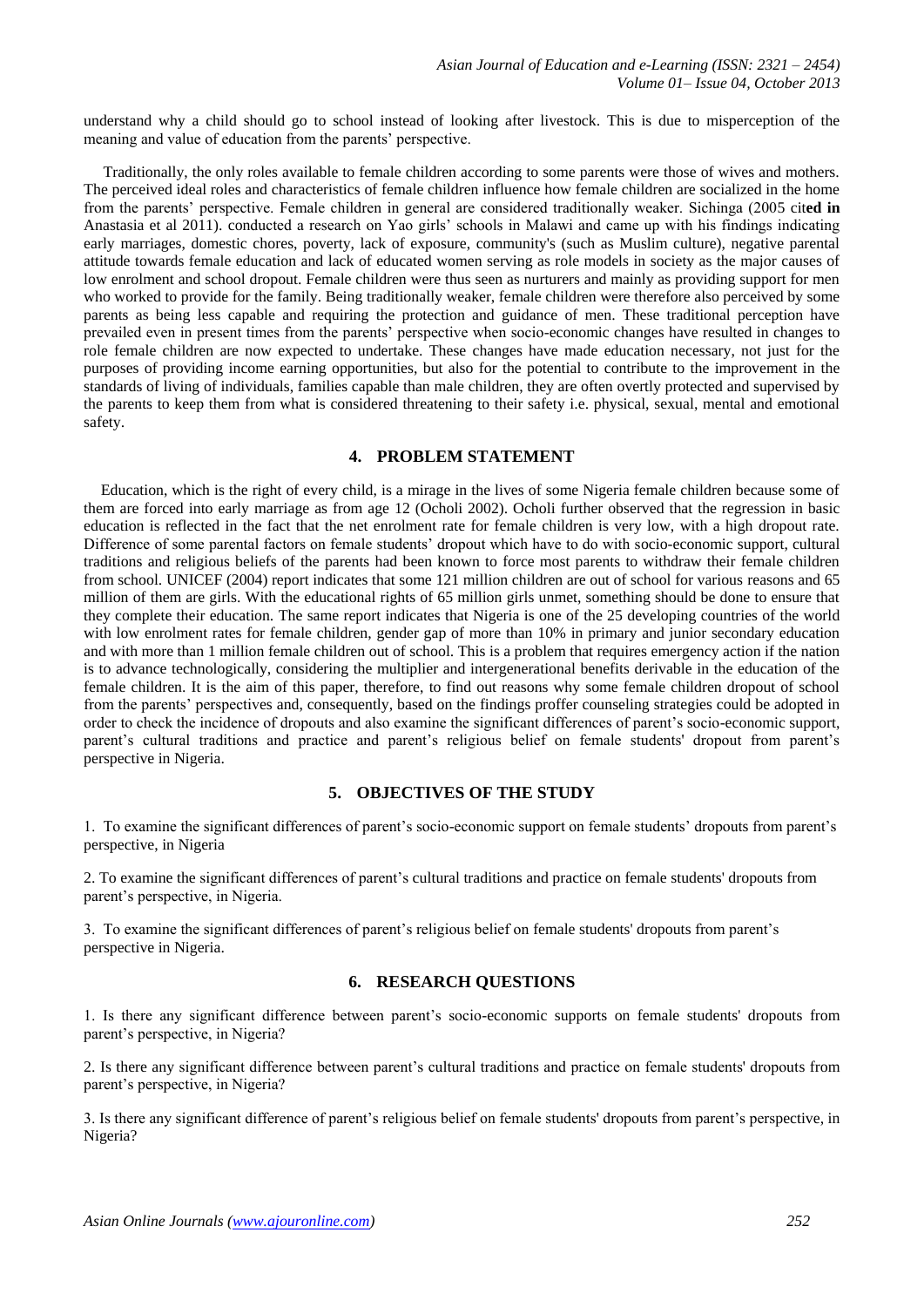#### **7. RESEARCH HYPOTHESIS**

Ho.1. There is no significant difference between parent's socio-economic supports on female students' dropouts from parent's perspective in Nigeria.

. Ho.2. There is no significant difference between parent's cultural traditions and practice on female students' dropouts

from parent's perspective in Nigeria.

Ho .3. There is no significant difference between parent's religious beliefs on female students' dropouts from parent's

perspective in Nigeria.

#### **8. METHODOLOGY**

 The quantitative research design was adopted for this study. The study sought to determine the reasons for dropping out from school among female students in Nigeria from the parents' perspective. The main population of this study consisted of all parents of female students' dropouts in junior secondary schools, whereby parents of non dropouts, were also used in supporting the collected data from the actual population. The findings in this paper are drawn from a research study on dropouts in Nigeria based on data collected from junior secondary schools of Shinkafi Local government Zamfara state. Data were collected from the parents of female students' dropouts and non dropouts through questionnaires. A stratified random sampling procedure was adopted in selecting the junior secondary schools, on the basis of their status i.e. all girls' schools and all co-educational schools. The estimated number of the main population stands at 1,112 parents. The sample size for this study was 278 for each category of the respondents (parents of female dropouts and parents of non-dropouts) The choice of 278 samples, out of the estimated population is based on the table of Israel, (1992), Krejcie & Morgan, (1970) cited in Yusuf (2008), which stated that the best sample for a total of 1000 should be 278. Table 1 below show the breakdown:

| <b>Table 1:</b> Selected Sample Size. |                              |                                                          |                                                       |  |  |  |  |  |
|---------------------------------------|------------------------------|----------------------------------------------------------|-------------------------------------------------------|--|--|--|--|--|
| S/N                                   | Research area                | Number of<br>parents<br>of female students'<br>dropout   | Selected<br>sample<br>size for parents of<br>dropout  |  |  |  |  |  |
|                                       | Shinkafi local<br>government | 1,112                                                    | 278                                                   |  |  |  |  |  |
|                                       | Shinkafi local<br>government | Number of parents of<br>female student's non-<br>dropout | Selected sample<br>size for parents of<br>non-dropout |  |  |  |  |  |
|                                       |                              | 2,358                                                    | 278                                                   |  |  |  |  |  |

Source: Table of Israel, (1992), Krejcie & Morgan, (1970). Cited in Yusuf, (2008),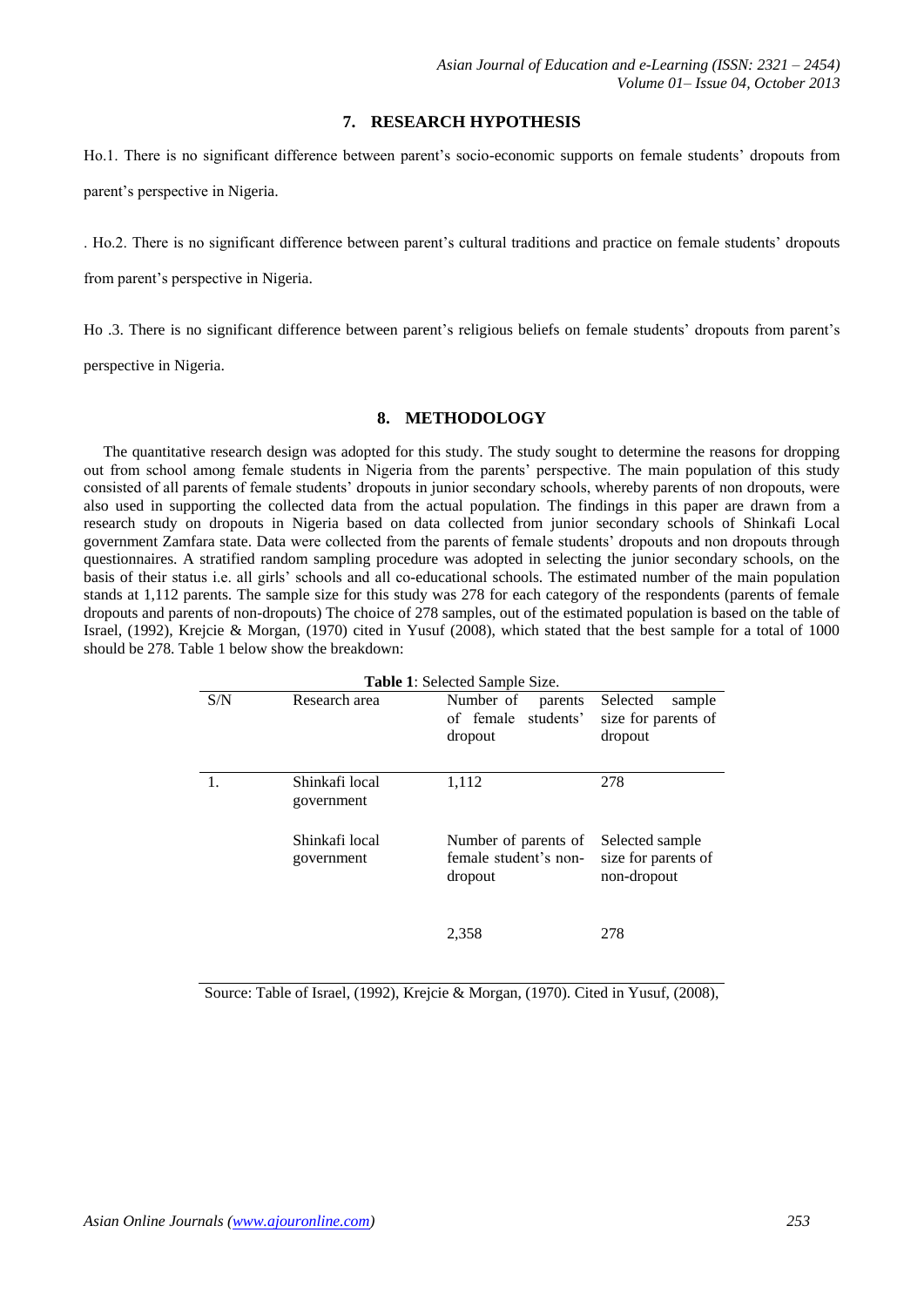#### **9. FINDINGS**

#### *9.1 Causes of Drop out as Perceived by Parents*

 The discontinuation of the education of female students is a threatening signal to our educational system. To find out the plausible reasons, questionnaires were administered to the parents of female students' dropouts and non-dropouts. The result of quantitative data of the study shows the reasons for female students leaving schools before the completion of their education. The hypothesis were also tested and the result indicated that there are significant differences between parent's socio-economic support parent's cultural traditions and practice and parent's religious beliefs on female students' dropouts from parent's perspective in Shinkafi local government Zamfara state**.** These can be seen in table 2, table 4, table 5 and table 6 respectively as shown below. It is quite evident that poverty is the dominant reason for female students' dropping out of school. 41.7% of the parents agreed that poor economic conditions of the parents often force them to remove female children from school and engage them in either domestic activities or make them work. 40.2% of the parents also hold this view. As mentioned above it is a perception shared by many parents (40.0%) especially in rural areas that investments on boys' education benefit parents and the family at large unlike an investment on female children's education which would not benefit parents. Another major reason is intrinsically linked with the cultural perceptions of society as parents do not want to send their female children to schools in the absence of proper security. This culture and other cultures are entrenched in the parents' perception and of 39.2% hem believed that female students leave schools due to lack of security and many other cultural reasons.

| Table 2: Causes of Dropout: Parents Response |                                 |              |  |  |  |  |
|----------------------------------------------|---------------------------------|--------------|--|--|--|--|
| No.                                          | <b>Causes of Dropout</b>        | <b>Views</b> |  |  |  |  |
|                                              |                                 | (In Percent) |  |  |  |  |
| Seems1                                       | Poverty                         | 41.7%        |  |  |  |  |
| 2                                            | Involvement in household        | 40.2%        |  |  |  |  |
|                                              | activities                      |              |  |  |  |  |
| 3                                            | Investments on boys' education, | 40.0%        |  |  |  |  |
| 4                                            | early marriage                  | 39.5%        |  |  |  |  |
| 5                                            | Absence of proper security      | 39.2%        |  |  |  |  |
| 6                                            | Lack of child Interest          | 34.4%        |  |  |  |  |
|                                              | Parents death                   | 11.8%        |  |  |  |  |
| 8                                            | School at distance              | 11.2%        |  |  |  |  |
| 9                                            | Disrespect and stubbornness     | 10.5%        |  |  |  |  |
| 10                                           | Western education is<br>against | 10.0%        |  |  |  |  |
|                                              | Islamic Religion                |              |  |  |  |  |

 34.4% of the parents believe that their female children are not interested in studies. One or both parents' death is also a factor that compels female students to leave school due to financial and/or Psychological reasons and this was represented by 11.8% of the parents who maintained this view. More than forty percent of the parents (40.2%) believed that involvement in household activities force female children to leave schools before completion of their education. They also felt that female children always preferred to attend schools close to home due to security reasons as discussed earlier. Almost eleven and percent (11.2%) of parents' stated that schools were located at very long distances from their homes and female children were forced to stay at home, rather than continue their studies. The question of 'disrespect' and 'stubbornness' was raised a number of times by some Muslim parents who were represented by 10.5%. As a result, many parents prefer to send their daughters to Quranic schools. The findings of this study show that, some parent belief that western education teaches Christian ethics. Other parents argued that, female enrolment to western education is against Islamic Religion as mentioned by 10.0% of the parents. According to the findings of this study some parents also agreed that western education time is conflicting with religious education time. Some parents believe that teaching of female students by the male teachers is against religion. Some parents also believed that mix education is against the teaching of Islam. Some parents said that socio-cultural beliefs, customs, early marriage, pregnancy, insecurity, harassment, employment in domestic markets, personal engagement, parental services and other traditions practiced by the parents; and also the female students' own decisions to drop-out of schools were also the contributing factors towards female students' dropping out of school. However it should be mentioned that only five percent were of the view that lack of free education was a hindrance to female education.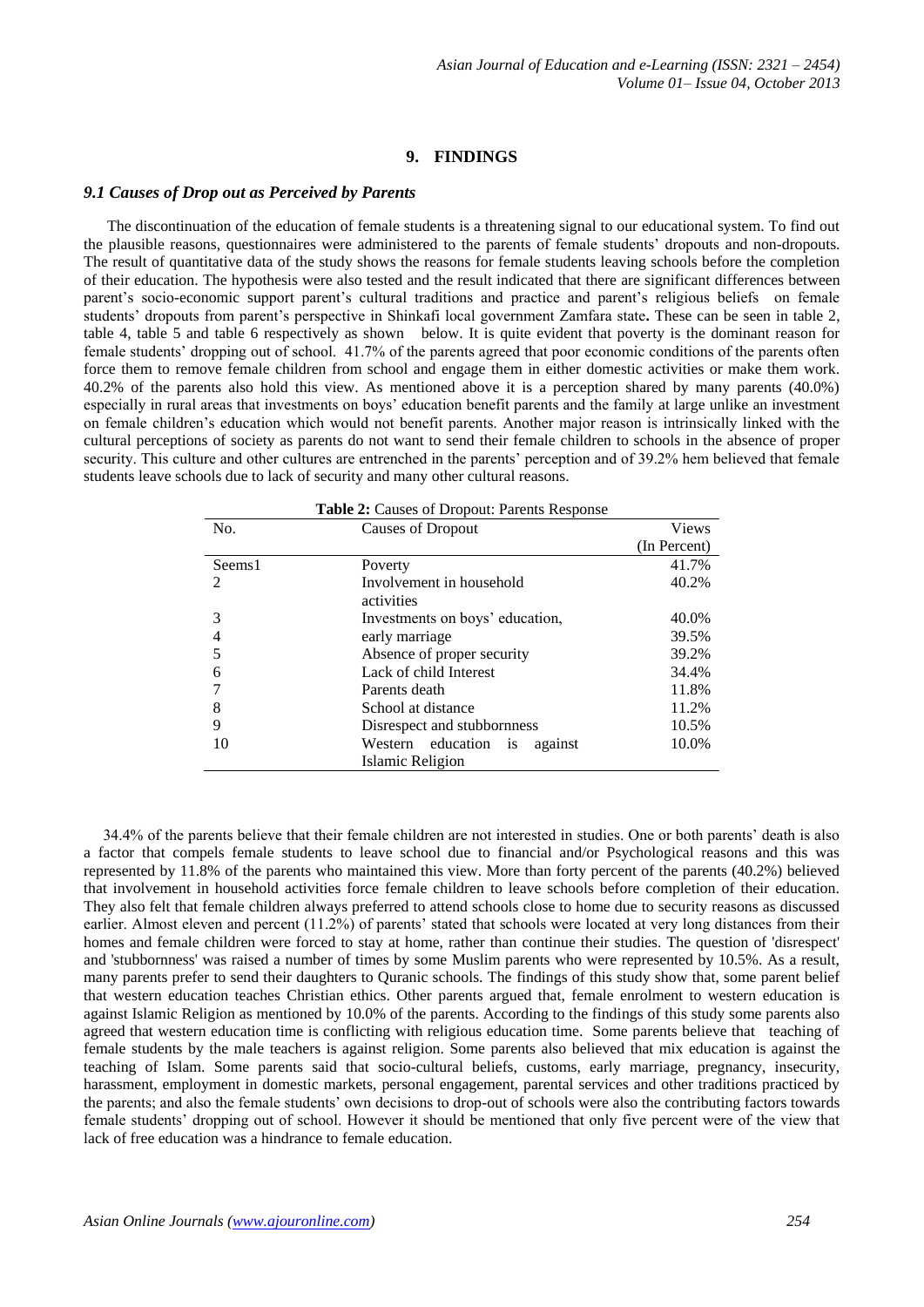| S/<br>N | Ho/Number        | <b>Hypotheses</b>                                                                                                                                                                               | Tool   |
|---------|------------------|-------------------------------------------------------------------------------------------------------------------------------------------------------------------------------------------------|--------|
|         | $H01$ .          | There are no significant differences between parent's socio-economic<br>supports on female students' dropouts from parent's perspective in<br>Shinkafi local government Zamfara state.          | t-test |
|         | Ho2.             | There are no significant differences between parent's cultural<br>traditions and practice on female students' dropouts from parent's<br>perspective in Shinkafi local government Zamfara state. | t-test |
|         | H <sub>0.3</sub> | There are no significant differences between parent's religious beliefs<br>on female students' dropouts from student's perspective in Shinkafi<br>local government Zamfara state.               | t-test |
|         |                  |                                                                                                                                                                                                 |        |

Table3. Tool for Hypotheses Testing

## **10. HYPOTHESES TESTING**

Research Question 1: Is there any significant difference between parent's socio-economic supports on female students' dropouts from parent's perspective, in Shinkafi local government Zamfara state?

**Ho.1. There is no significant difference between parents' socio-economic support on female students' dropouts from parent's perspective in Shinkafi local government Zamfara state.**

**Table 4: T-Test for Significant Difference between Parents' Socio-Economic Supports on Female Students' Dropouts from Parents' Perspective, in Shinkafi Local Government Zamfara State.**

|                        | Group of<br><b>Respondents</b> | N   | <b>Mean</b> | Mean<br>difference | Std.<br><b>Deviation</b> |        | df      | Sig(p)<br>value) |
|------------------------|--------------------------------|-----|-------------|--------------------|--------------------------|--------|---------|------------------|
| Total Socio Parents of |                                | 278 | 28.5719     | 10.10791           | 3.99912                  | 32.881 | 554     | .000             |
| economic               | Dropouts                       |     |             |                    |                          |        |         |                  |
| Status of              | Parents of Non                 | 278 | 18.4640     | 10.10791           | 3.20601                  | 32.881 | 528.972 | .000             |
| Parents                | <b>Dropouts</b>                |     |             |                    |                          |        |         |                  |

 Table 4: shows that the t value of 32.881 is significant at .000 p value, which is less than 0.05 significant levels. Therefore, it means that there is significant difference between parent's socio-economic supports on female students' dropouts from parent's perspective in Shinkafi local government Zamfara state**.**

Research Question 2: Is there any significant difference between parent's cultural traditions and practice on female students' dropouts from parent's perspective, in Shinkafi local government Zamfara state?

**Ho.2. There is no significant difference between parent's cultural traditions and practice on female students' dropouts from parent's perspective in Shinkafi local government Zamfara state.**

**Table 5: T-Test for Significant Difference between Parents' Cultural Traditions and Practice, on Female Students' Dropouts from Parents' Perspective, in Shinkafi Local Government Zamfara State.**

|           | Group of           |     |             | Mean       | Std.             |        | df      | Sig(p) |
|-----------|--------------------|-----|-------------|------------|------------------|--------|---------|--------|
|           | <b>Respondents</b> | N   | <b>Mean</b> | difference | <b>Deviation</b> |        |         | value) |
| Total     | Parents of         | 278 | 31.3129     | 12.60072   | 3.38598          | 45.911 | 544     | .000   |
| Cultural  | <b>Dropouts</b>    |     |             | 12.60072   |                  |        |         |        |
| Tradition | Parents of Non     | 278 | 18.7122     |            | 3.07839          | 45.911 | 549.050 | .000   |
| and       | <b>Dropouts</b>    |     |             |            |                  |        |         |        |
| Practice  |                    |     |             |            |                  |        |         |        |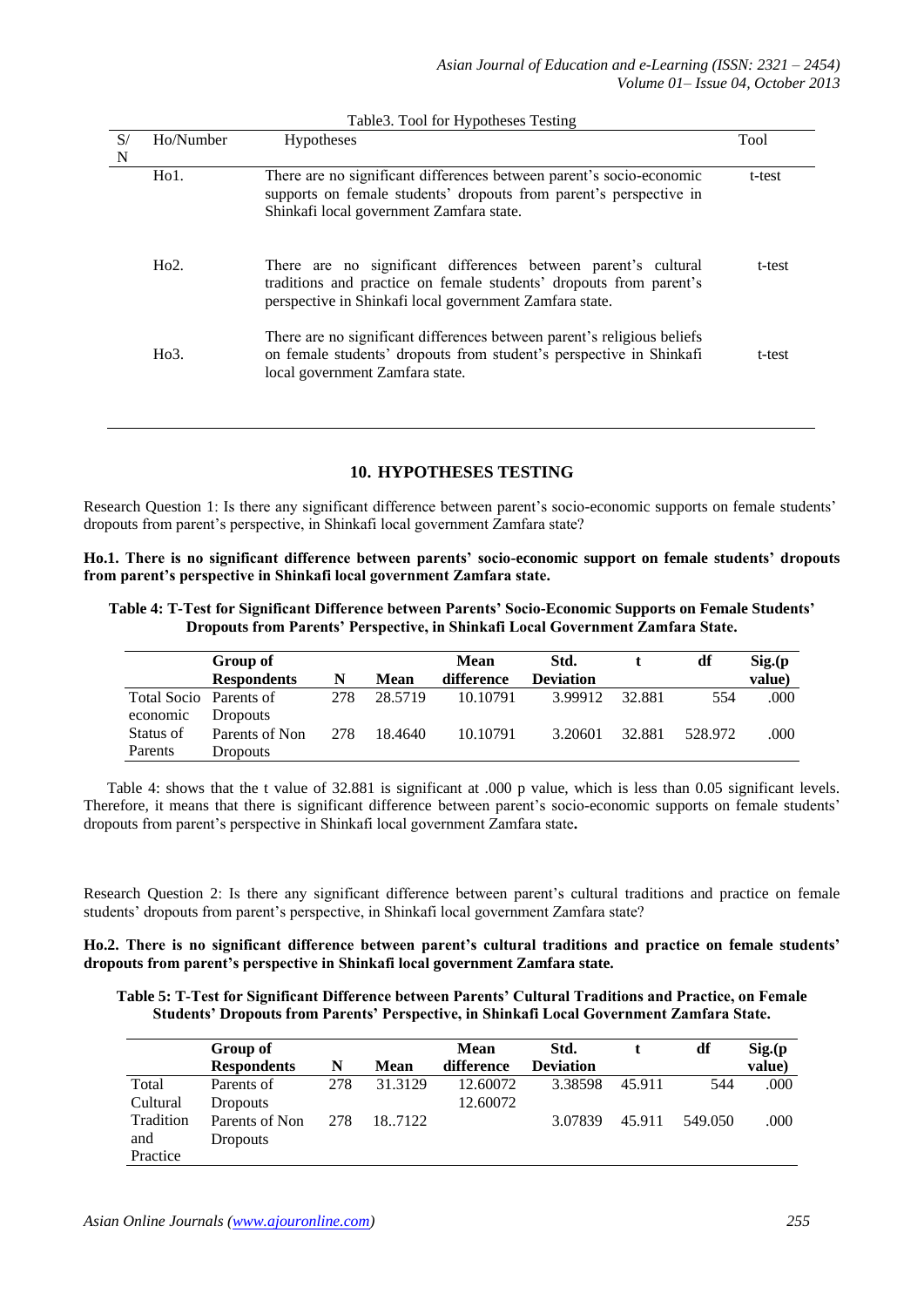Table 5: shows that the t value of 45.911 is significant at .000 p value, which is less than 0.05 significant levels. Therefore, it means that there is significant difference between parent's cultural traditions and practice on female students' dropouts from parent's perspective in Shinkafi local government Zamfara state**.**

Research Question 3: Is there any significant difference of parent's religious belief on female students' dropouts from parent's perspective, in Shinkafi local government Zamfara State?

**Ho.3. There is no significant difference between parent's religious beliefs on female students' dropout from parent's perspective in Shinkafi local government Zamfara state.** 

| Table 6: T-Test for Significant Difference between Parent's Religious Belief on Female Students' Dropout from |  |
|---------------------------------------------------------------------------------------------------------------|--|
| Parent's Perspective in Shinkafi Local Government Zamfara State.                                              |  |

|               | Group of           |     |             | Mean       | Std.             |        | df      | Sig(p) |
|---------------|--------------------|-----|-------------|------------|------------------|--------|---------|--------|
|               | <b>Respondents</b> | N   | <b>Mean</b> | difference | <b>Deviation</b> |        |         | value) |
| Total         | Parents of         | 278 | 31.4101     | 12.87050   | 4.20300          | 41.290 | 544     | .000   |
| Religious     | <b>Dropouts</b>    |     |             | 12.87050   |                  |        |         |        |
| <b>Belief</b> | Parents of Non     | 278 | 18.5396     |            | 3.05725          | 41.290 | 506.013 | .000   |
|               | <b>Dropouts</b>    |     |             |            |                  |        |         |        |

Table 6: shows that the t value of 41.290 is significant at .000 p value, which is less than 0.05 significant levels. Therefore, it means there is significant difference between parent's religious beliefs on female students' dropout from parent's perspective in Shinkafi local government Zamfara state.

#### **11. DISCUSSION**

 The study revealed that, majority of the parents who are the respondents and mostly from lower socio-economic backgrounds recognized that poverty and lack of socio-economic support prevent parents from sending their female children to school. In most communities, particularly in rural areas, female children were introduced to household duties and minor income generating task from a very early age. In fact, the incidence of poverty in Nigeria is very high, which affects children's education in general, and in particular that of female children. Female children were usually discriminated against by parents in Nigeria when a choice has to be made as to who would go to school.

 The findings of this study coincided with Marks (2011), Galobardes; Shaw, Lawlor, Lynch & Smith, (2006) who affirmed that parent's socio-economic support has greater influence on female students' enrolment, retention and completion despite all the research and policy making. The relativity between those of high and low status from among the parents in relation to their female children is widening rather than narrowing across educational achievement in terms of enrolment and dropping out of schools (Galindo-Rueda, Marcenaro-Gutierrez & Vignoles, 2004), and wealth (Conger & Donnellan, 2007). Similarly, studies from Kenya, Mali, Malawi, Democratic Republic of Congo and Uganda matched the findings of this study where it was found that female children from poor households were less likely to be enrolled and stay in schools because of school fees, text books, school uniforms etc. (UNESCO's EDI, 2006; UNESCO Global Monitor, 2006).

 Rivkin & Bjorkman, (2005) depicted the correlation of female and boy's children enrolment between district incomes and found that for low levels of income very few female children attended education and there is a large gap between boys and female children enrolment and increase number of low attendance and dropout. Alisa (2010) in his work on poorest and richest background of children found that the gap in attainment between children from the poorest and richest backgrounds grew particularly fast during the primary school years. Akanle (2007) also mentioned parental income in his work which may be related to parent's socio-economic support to be a strong factor upon which the academic and vocational successes of secondary and junior secondary school students lie. According to his investigation, parental income cannot be sufficient to sustain the academic and personal social life of the student in sub rural school areas. This is consistent with Bugembe (2005) who explained that In urban areas, most poor families can hardly afford the cost of water talk less of education of their daughters; and this can no dough lead to a high dropout rate of female students.

 Cultural factors are reflected in the patterns of behavior, beliefs, preferences, customs and traditions, which account for gender-based differences within a society. Therefore, the socio-cultural environment in which female students as members of society operate is an important factor in determining the extent to which they can attain their full potential. In Nigeria this fact is also reflected in the level of female students' educational participation in the different areas (Ukeje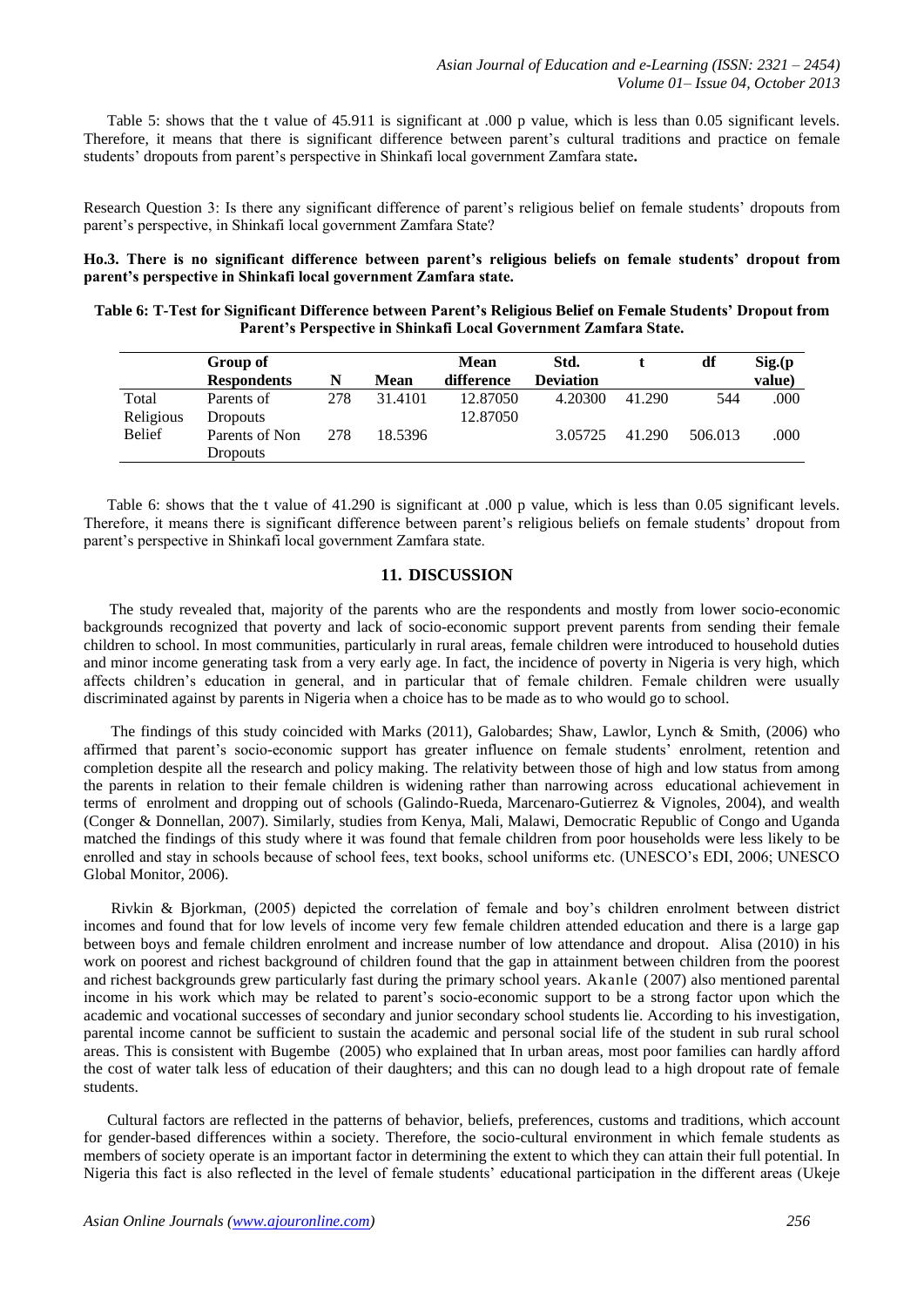quoted Sule 2003). It was discovered in the course of this study that most of the parents opt for marriage for their daughters in place of schooling. In fact, many studies have shown that cultural factors largely determine female children participation to education. The question of early marriage is very common in Nigeria and usually hinders female children education. Some female children are only in the school in order to get good and better husband, the moment their aim is achieved they withdraw and get marriage. This is in line with one study from Kenya which found that, compared with boys, more girls are made to repeat so that they are at least educated enough to find a husband (Kiruri, 1982). A survey of parents of dropouts in India indicates that they withdraw daughters from school when they see education as conflicting with marriage (Nayana, 1985). Similar practices have been reported in Papua New Guinea: In the province of West Sepik, some girls as young as 9 or 10 are promised in marriage and then taken out of school to "insure their protection and to prepare for the event; Others leave their families to live with the family of their betrothed, until they are of marriageable age" (Yeoman, 1985,).

 The study also investigates that traditionally, patriarchal attitudes lead to preference by parents for boy's education where by 40.0% of the respondents prefer to invest their resources on boy's education than female children education. Parent's perception of women's roles, that is marital and maternal obligations make them believe that female education do not require formal education. In Nigeria, many girls are married off at young ages to husbands who are often much older than themselves. It is also a very common practice that earlier daughters are often kept at home to care for younger siblings. The findings was supported by UNESCO (2002) which says that, withdrawal and dropping out of female children's from school is attributed to many parental factors towards the education of their daughters, prominent among these factors are: socio-cultural beliefs, customs, early marriage, pregnancy, insecurity, harassment, employment in domestic markets, personal engagement, parental services and other traditions practiced by the parents; and also the female students' own decisions to drop-out of schools.

 Another contributing factor influencing female student's dropout from the parents' perspectives according UNESCO and also in line with this study is the initiation ceremonies which still mark the transition from childhood to adulthood among communities in Sub-Saharan Africa Nigeria inclusive. Fear of sexual harassment and pregnancy are the other factors for parents to remove their children from schools more especially in rural areas where the schools happen to be far away from the reach of female students. This is in concurrence with a study in Cameroon where Christian parents were found to marry off their daughters at puberty even if they have not finished primary school for fear of pregnancy. The study also is in concurrence with Odaga and Heneveld study of (1995) and UNESCO (2002) where they indicated that in some rural areas of Mozambique families keep daughters out of schools after their first menstruation and initiation of rituals. In some of the countries also, distance from home to school gives rise to issues of special concern for security. Adolescent girls may be victims not only of sexual harassment but also of abduction, after which they are forced to marry their abductors (Njau and Wamahiu, 1998). A study in Kenya showed that female students from secondary school who had been pregnant were twice as likely to report poor health as those with no pregnancy history (Youri, 1994).

 Religious beliefs play a significant part in sculpting social behavior. The influence of religious beliefs on individual and social behavior is well Documented (see Greeley, 1977; Hirschman, 2004; LaBarbera, 1987; Uppal, 1986; Anand and Kumar, 1982; Luqmani, 1987; Michell and Al-Mossawi, 1999; LaBarbera, 1987; McDaniel and Burnett, 1990; Waller and Fam, 2000; Birch et al., 2001).

 The research result indicated that religious factors largely determine female children participation to education, in terms of performance, retention and dropping out. The study therefore, revealed that many parents prefer to send their daughters to Quranic schools. Some Muslim believed that western education breeds immoralities through the inculcation of western culture to children. Also, leaving girls to attain maturity age without marriage involves fear of teenage pregnancy which is un-Islamic and will also bring shame on the family. The findings is very similar to Myntii, (1994) statement where he stated that faith in God; trust in the moral authority of the mar about, and a sense of duty lead parents to send their children to Qur'anic schools in Nigeria. Likewise, the religious and value differences also have a bearing on the attitudes of various groups towards female children's' education. For example the Muslims exhibit more conservative attitudes towards women in general and (western) education in particular and consequently their women have made the least development with respect to (western) education. In this regard, the World Bank (2006) suggests that some tenets of the Islamic religion could easily be misinterpreted and used to prevent female participation in education such as the restriction of girls from appearing in public places or to mix up with the opposite sex for religious reasons which make sending girls to school a problem. Consequently, rural girls drop out at a much higher rate, which drop out is more for social and family than for education-related reasons (World Bank 2006).

 Base on what have been discussed with regards to parent's perspectives on female student's dropouts, the reasons given by the parents as the causes of dropping out from their own views, and base on the result of the findings and hypothesis testing, one can freely assert that that there are significant differences of parent's socio-economic support, parent's cultural traditions and practice and parent's religious belief on female students' dropouts from parent's perspective, in Nigeria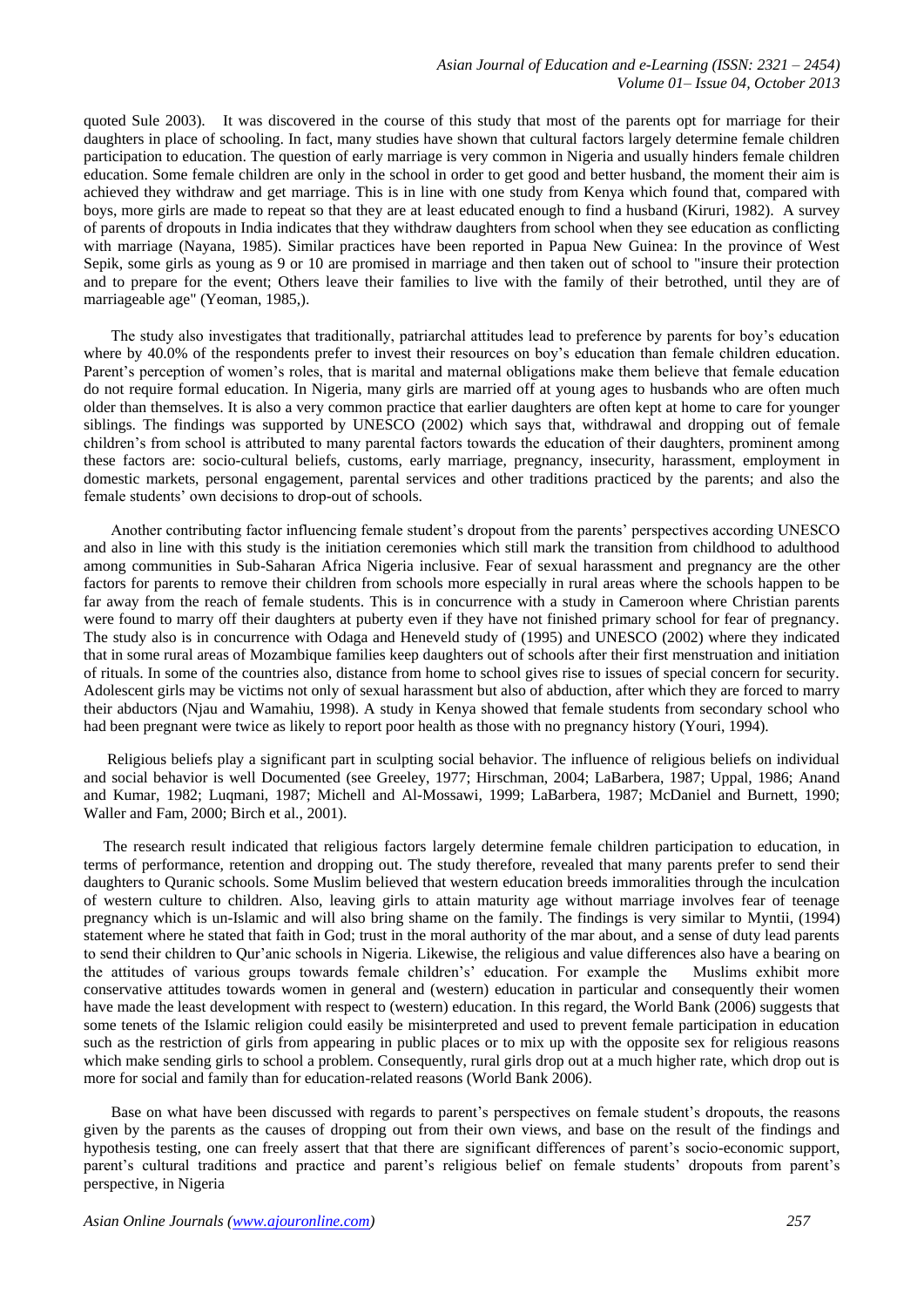#### **12. CONCLUSION**

 Contrary to the previous studies which either took the prevalence of female dropouts for granted or generalized evidences from enrolment data on the basis of questionable assumptions, this study confirms that there is a problem of female dropouts in Nigeria. There is no doubt that the existence of this problem significantly reflects not only the wastage in the educational systems but also the benefits missed from educating females. When compared to the world statistics, this wastage seems more significant in Nigeria than in other countries. In the latter, experiences indicate that stronger mechanisms of controlling the problem of dropouts have been employed at the community level than in the former.

The findings of this study reaffirm some of the known factors which contribute to school dropout which have been reported across a number of views given by the parents. Mainly they are factors associated with poverty, involvement in household activities, Investments on boys' education, early marriage, absence of proper security, lack of child Interest, parents death, School at distance, disrespect and stubbornness expected from female students and the belief that western education is against Islamic religion. Often, as this study shows, a combination of these factors creates a more potent force that increases the risk of dropping out than each factor on its own.

 However, it is quite evident that poverty is the dominant reason for female students' dropping out of school with highest percentage; where by 41.7% of the parents agreed that poor economic conditions of the parents often force them to remove female children from school and engage them in either domestic activities or make them work. By implication 41.7% of female students can drop out of school due to poverty and poor economic condition of their parents. One of the personal characteristics of female dropouts is that they enter school late in life, above the official starting age defined in the National Policy of Education. The problem of over age enrolment is that female children reach puberty while still at school. This in turn increases the risk of sexual abuse that may influence female children to drop out of schooling. The marital status of dropouts may provide an important explanation for drop outs in Nigeria, but appears to be much less relevant in other areas. The fact that the absolute majority of female dropouts come from Muslim families shows that religion in general, and Islam in this particular case, could play a role in influencing female education.

 The majority of female dropouts come from households headed by females, uneducated and low income families. Findings about parental occupation and income also ascertain the above truth since most parents of female dropouts are engaged in low income generating occupations in the informal sector and earn or possess an insignificant amount of property. In other words, the school in Nigeria is for those who can afford it, in contrast to the aims of the national education policy, which envisages serving the underprivileged parts of society by introducing Universal Free Basic Education (UBE). The dropping out of female students in this study has generally been related to the low socio-economic support of parents. This is particularly true for villages and less so in towns. Although direct school costs are highly related to female dropouts, the single most influential factor for female dropouts in Nigeria are the costs of instructional materials. The reasons why other factors were less influential may partially be explained in terms of the reforms already instituted by UBE.

 Overall, domestic work represents the single most important area for which parents need the labor of their daughters. Dropout from school is particularly high during harvest time and on market days. In Nigeria domestic work of female dropouts has been rated as low. This seems so only because there is an abundance of labor on the labor market. Otherwise, this demand affects female education. Cultural practices and institutions including early marriage, home parental services, pregnancy, harassment, religious beliefs and employment in domestic market, significantly contribute to female dropouts in Nigeria. Immediate action is needed on many of these issues. Schools also play their own part in the drop out of female students. In Nigeria, the shortage of instructional materials and textbooks were found to be the crucial ones. This implies that any innovation, which promotes female children education, require meeting these needs for success. Finally, base on the fore going discussions and the result of the findings of this study, the paper concluded that there is significant difference between parents' socio-economic support, parents' cultural traditions and practice and parent's religious belief on female students' dropouts from the parent's perspectives.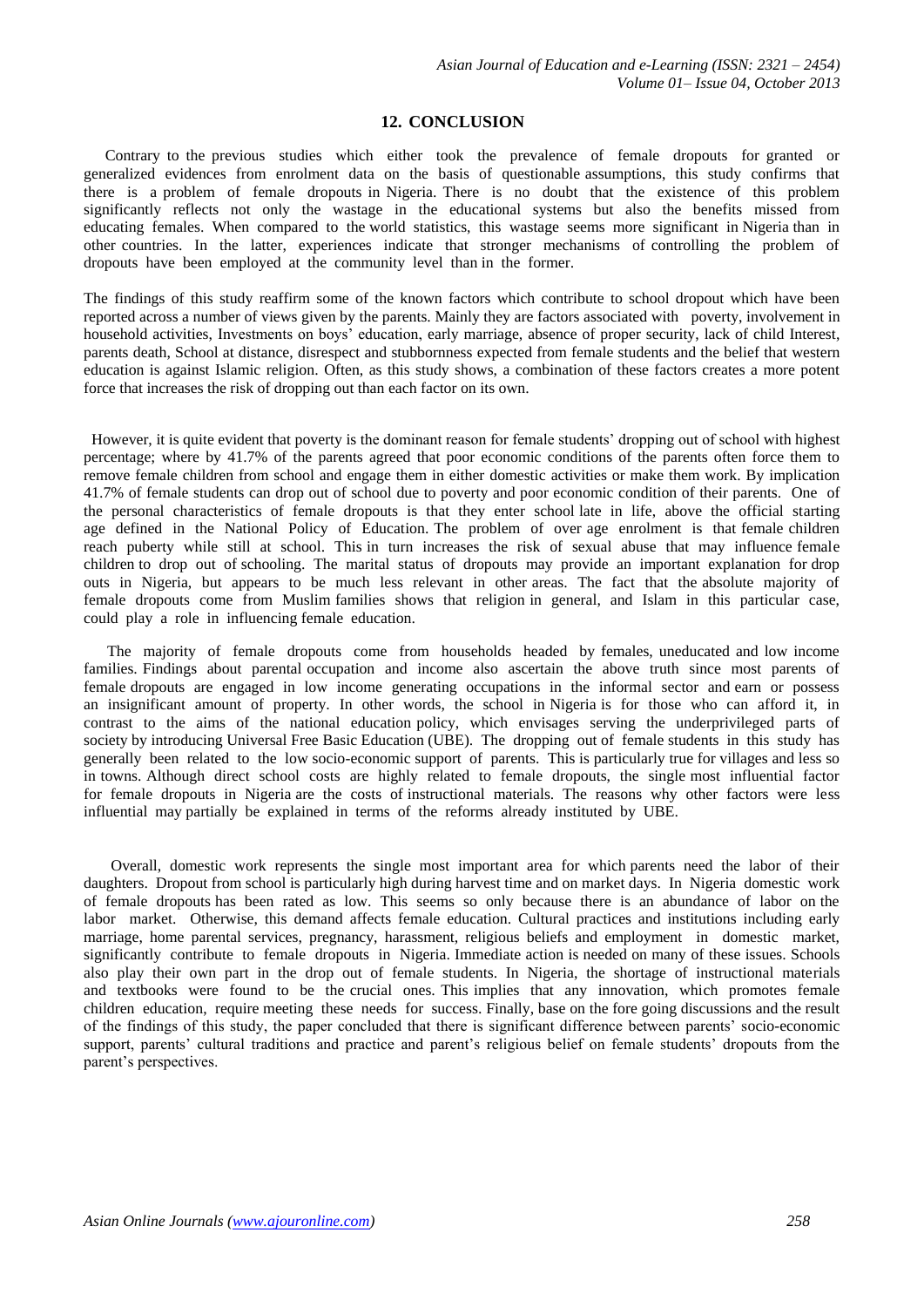### **13. REFERENCES**

[1] A [K a n l e O . B \(](http://www.thefreelibrary.com/Akanle+O.Basil/Contributed-a212477)2007) Socio-economic factors influencing student's academic performance in Nigeria. Some explanation from a local survey -k: \ref research\Socio-economic factors influencing students.mht

[2] Akyeampong, K., (2009) Revisiting Free Compulsory Universal Basic Education (FCUBE) in Ghana, Comparative Education Special Issue (2009) *Access to Education in Sub-Saharan Africa. Vol. 45 (2)*

[3] Alika, I. H. & Egbochuku, E. O. Drop out from school among girls in Edo state: Implications for counseling *Edo Journal of Counseling Vol. 2 No. 2.* 

[4] Alisa G & Gregg P (2010). Poorer children's educational attainment: How important are attitudes and behavior? K:\ref research retrieves

[5] Ampiah, J. G. and Yebeah, C. A. (2009), *Mapping the incidence of School dropout* a case study of communities in Northern Ghana, comparative Education 45: 2, 219-232

[6] Amutabi, M. N. & Oketch, M.O. (2003). Experimenting in Distance: the African Virtual University (AVU) and the paradox of the World Bank in Kenya *International Journal of Educational. 23(1), 57-73. Retrieved 10-10-200*

[7] Anand, C. and Kumar, M. (1982), "Developing a modernity attitude scale", Indian Educational Review, Vol. 17 No. 3, pp. 28-41.

[8] Anastasia, N. Teklemariam, A. (2011). *Socio-cultural and economic factors affecting primary education of Masai girls in Loitokitok District, Kenya* Western Journal of Black Studies, The Winter.

[9] Anneli K  $(2005)$  Factors of income inequality and their influence mechanisms: Atheoretical overview. Faculty of Economics and Business Administration University of Tartu

 [10] Birch, D., Schirato, T. and Srivastava, S. (2001), Asia – Cultural Politics in the Global Age, Allen &Unwin, Sydney.

[11] Bjorkman m. (2005) Income shocks and gender gaps in education: evidence from Uganda. Job market paper

[12] Bugembe, B. Joseph R. Richard, Kagugube J.et all, (2005) children in abject poverty in U g a n d a : Study of criteria and status of those in and out of school in selected districts in Uganda [,http://unesdoc.unesco.org.](http://unesdoc.unesco.org/) R e t r i e v e d o n 10/11/2009

[13] Canon M E (2011). Out-of-School Suspensions and Parental Involvement in Children's Education Working Paper 2011-022Bhttp://research.stlouisfed.org/wp/2011/2011-022.pdf September 2011 Revised October 2012 FEDERAL RESERVE BANK OF ST. LOUIS Research Division P.O. Box 442 St. Louis, MO 63166

[14] Chinwe Ochu *(2008)* [This Day \(Nigeria\) via AllAfrica](http://allafrica.com/stories/200806040693.html) *Jun 3, 2008*

[15] Conger D. R. & Donnellan B. M 2007). An Interactionist Perspective on the Socioeconomic Context of Human Development Annu. Rev. Psychol. 58:175–99 Constitution of the Federal Republic of Nigeria 1999

[16] Federal Republic of Nigeria (2004). National policy on education (NPC)

[17] Galindo-f, Rueda O, Marcenaro-Gutierrez & Vignoles A, (2004) The Widening Socio-economic Gap in UK Higher Education

[18] Galobardes, B., Shaw, M., Lawlor, D. A., Lynch, J. W., & Davey Smith, G. (2006). Indicators of socioeconomic position (part 1). *Journal of Epidemiology and Community Health, 60*, 7-12.

[19] Greeley, A (1977) *The American Catholic: A Social Portrait* [20] Greeley, A. (1977), The American Catholic, Basic Books, New York, NY.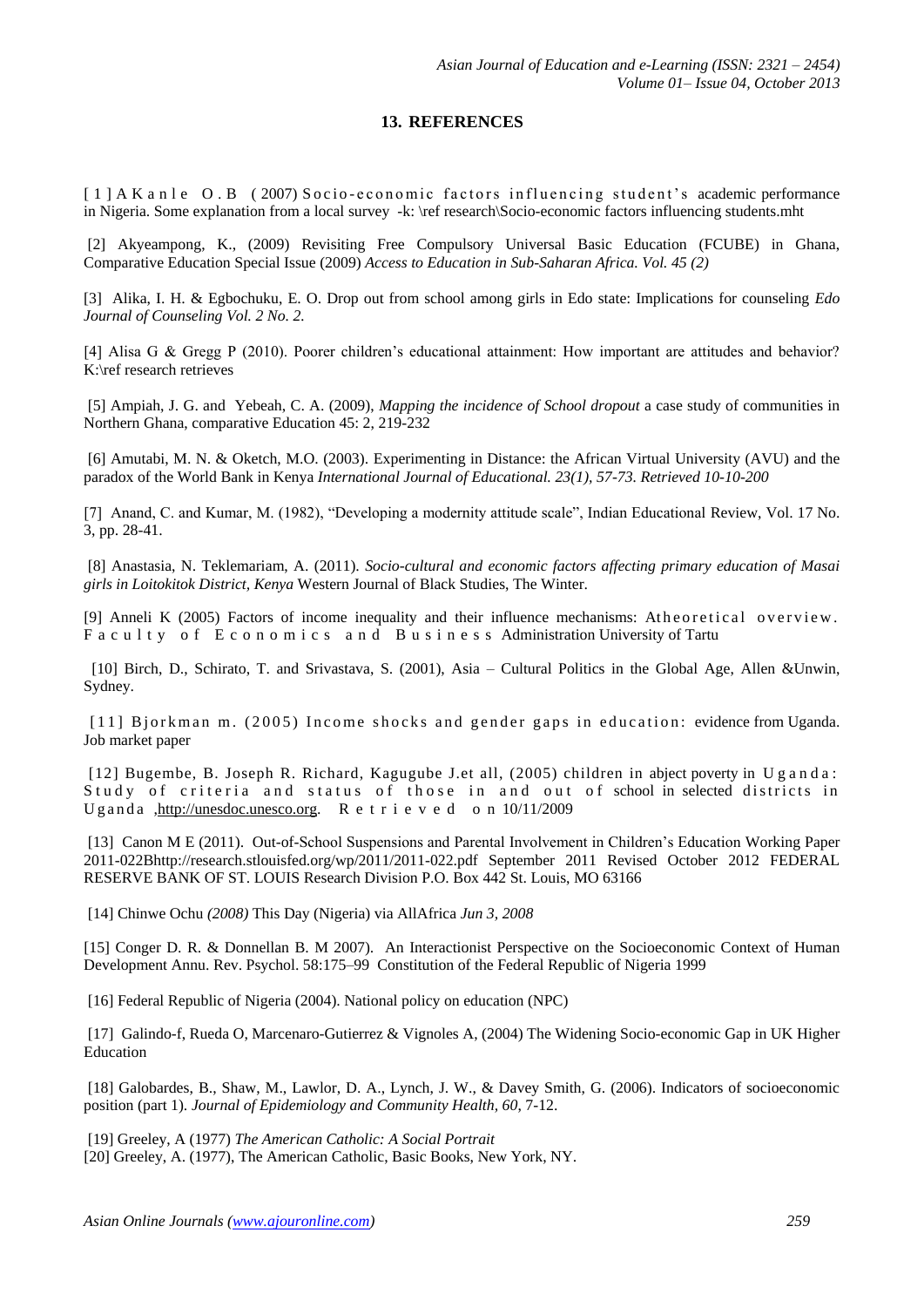[21] Gusau, A. U. (2001). *The Relevance of Girl-child education in our society*. Being a paper presented at the workshop on teaching focal primary schools organized by Zamfara state Female Education Board Gusau, Nigeria.

[22] Hirschman C (2004) The Role of Religion in the Origins and Adaptation of Immigrant Groups in the United States [Population & Demography](http://onlinelibrary.wiley.com/subject/code/SOG0/titles) [International Migration Review](http://onlinelibrary.wiley.com/journal/10.1111/(ISSN)1747-7379) [Vol 38 Issue 3](http://onlinelibrary.wiley.com/doi/10.1111/imre.2004.38.issue-3/issuetoc) 

[23] Hochschild, Jennifer and Nathan Scovronick (2003). *The American Dream and the Public Schools.* New York: Oxford University Press.

[\[24\] Houtenville](http://jhr.uwpress.org/search?author1=Andrew+J.+Houtenville&sortspec=date&submit=Submit) A J 1, [Conway](http://jhr.uwpress.org/search?author1=Karen+Smith+Conway&sortspec=date&submit=Submit) K S 2 (2008). Parental Effort, School Resources, and Student Achievement. *The journal of Human Resources*

[25] *International journal on education Development* Volume 32, Issue 4 July 2012, page 555-563- Dropping out: Why are Students leaving junior high in China's poor rural areas?

[26] Kiruri, P. (1982) *A Study of the Factors that Influence the Increasing Repetition and Dropout Rates in Primary Schools in Nandi District of Kenya.* Nairobi: African Curriculum Organization and Kenya Institute of Education

[27] Krejcie, R. V., & Morgan, D. W. (1970). *Determining sample size for research activities.* Educational and Psychological Measurement, 30, 607-610.

[28] LaBarbera, P. (1987), "Consumer behavior and born again Christianity", Research in Consumer Behaviour, Vol. 2, pp. 193-222.

[29] Luqmani, M., Yavas, U. and Quraeshi, Z. (1987), "Advertising in Saudi Arabia: content and regulation", International Journal of Advertising, Vol. 6 No. 1, pp. 59-71.

[30] Marks, G N (2011). Issues in the conceptualization and Measurement of Socio-economic Background (*Journal article Springer Link) Science for all Americans online* (1989&1990) by American Association for the Advancement of science

[31] McDaniel, S. and Burnett, J. (1990), "Consumer religiosity and retail store evaluative criteria",Journal of the Academy of Marketing Science, Vol. 18 No. 2, pp. 101-12.

[32] Michell, P. and Al-Mossawi, M. (1999), "Religious commitment related to message contentiousness", International Journal of Advertising, Vol. 18, pp. 427-43.

[34] Myntii, C. (1984). Women, work, and development in the Yemen Arab Republic. In J. Abu Nasr (Ed.), *Women, employment, and development in the Arab world.* New York: Mouton

[35] Najau,W. and Sheila, W.(1998). The Costs of d~~q~out: Artdrekng the Issues. In Ann Cotton and Richard Synge, eds. (1998). Cutting the Gordian Knot: The Benefits of Girls Education in Africa. Cambridge:CAMFED.

[36] Nathaniel M. A. (2011). School dropout among Nigerian children: some proactive strategies and solutions *African Journal of Education and Technology, Volume1 Number 3 pp.118-124.* Department of Educational Management, Faculty of Education, University of Port Harcourt, Port Harcourt, Nigeria [37] Nayana, S. (1985). *Education in rural development.* New Delhi: Ashish Publishing House.

[38] Ocholi, E.F. (2002). The girl child is vulnerable in access to quality education. Counseling intervention for gender equality. A paper presented at the 26th annual conference of the counseling association of Nigeria, Benin City. [39] Odaga A.and Heneveld W. (1995). *Girls and Schools in Sub-Saharan Africa: From Analysis to Action.* Technical Paper No. 298. Washington, D.C. World Bank Report.

[40] Onyeike, V. C1, Angela O.12 (2011).An Analytical Evaluation of the Trend of Primary School Enrolment in Ebonyi State: the case of the Challenges Facing Female Children *African Journal of Education and Technology, Volume 1 Number 3 (2011), pp. 45-52*Department of Educational Management, Faculty of Education University of Port Harcourt University of Port Harcourt

[41] Samal, R. (2012). *Parent's Factors towards Schooling and Education*. Project Repot submitted to Department of Humanities and Social Sciences. For the partial fulfillment of the requirement in Masters Degree in Development Studies. National institute of technology Rourkela- 769008